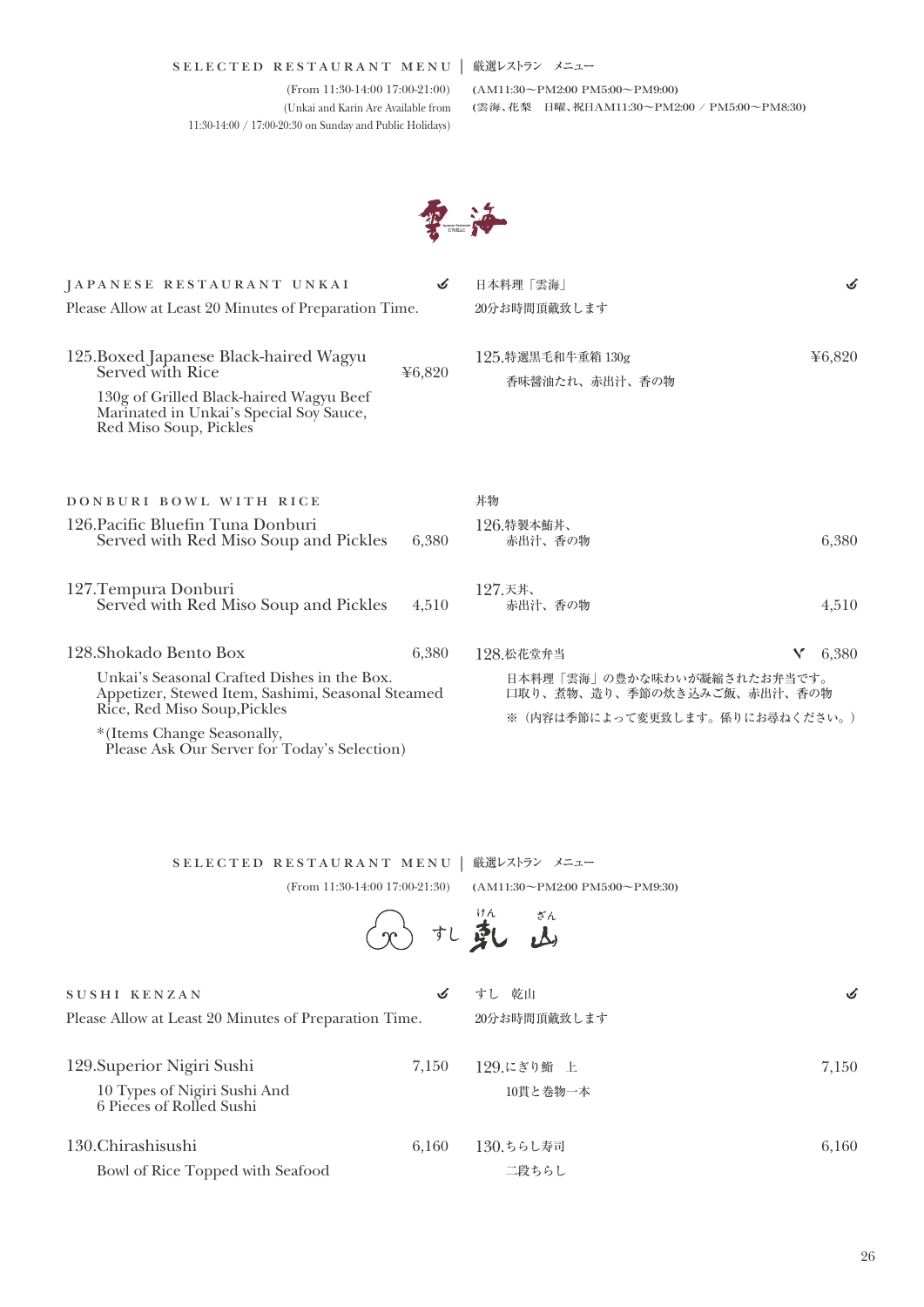

Sushi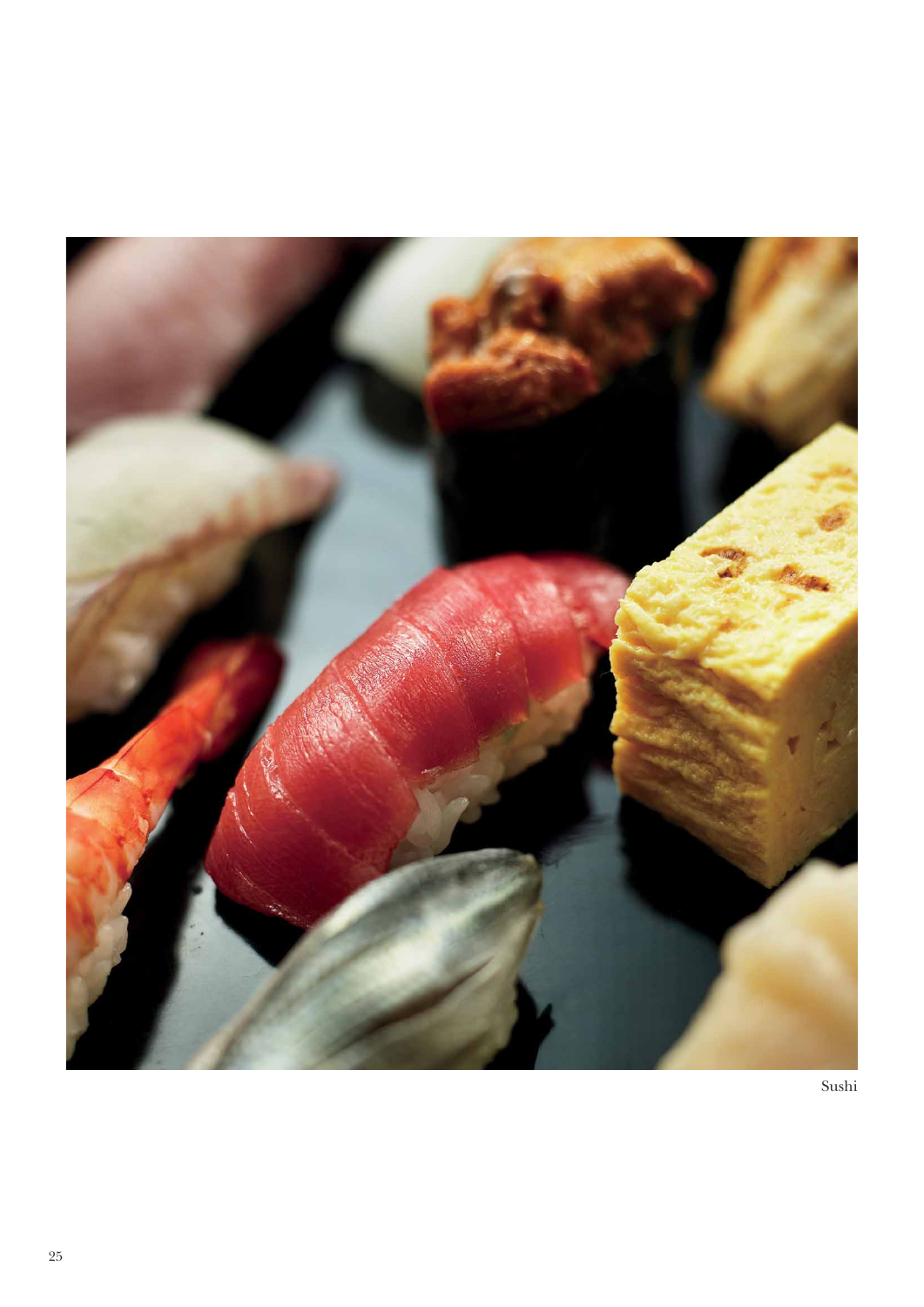## | selected restaurant menu 厳選レストラン メニュー

(From 11:30-14:00 17:00-21:30) (Unkai and Karin Are Available from 11:30-14:00 / 17:00-20:30 on Sunday and Public Holidays)

(AM11:30~PM2:00 PM5:00~PM9:30) (雲海、花梨 日曜、祝日AM11:30~PM2:00 / PM5:00~PM8:30)



| CHINESE RESTAURANT KARIN                                                         | $\bm{\mathbb{C}}$ | 中国料理「花梨」              | $\bm{\mathbb{C}}$ |
|----------------------------------------------------------------------------------|-------------------|-----------------------|-------------------|
| Please Allow at Least 20 Minutes of Preparation Time.                            |                   | 20分お時間頂戴致します          |                   |
|                                                                                  |                   |                       |                   |
| 131. Deep Fried Spring Roll                                                      | ¥880              | 131. 〔三絲春巻〕 はるまき      | ¥880              |
| 2 Pieces of Spring Roll with Pork, Shrimp,<br>Shitake Mushroom and Bamboo Shoots |                   | 豚肉、海老、椎茸と筍入り春巻2本      |                   |
| 132. Sweet and Sour Pork                                                         | 2,310             | 132. 〔古老肉〕 酢豚         | 2,310             |
| Cantonese Style with Pineapple,                                                  |                   | パイナップルとジャンボピーマンの広東式酢豚 |                   |
| Red and Green Paprika                                                            |                   |                       |                   |
| 133. Seafood Wok-fried Rice                                                      | 2,585             | 133. 〔海皇精炒飯〕 海鮮チャーハン  | 2,585             |
| Fried Rice with Shrimp, Scallop,                                                 |                   | 海老、帆立と蟹肉と卵のチャーハン      |                   |
| Crab Meat and Egg                                                                |                   |                       |                   |
| 134. Chop Suey over Fried Noodle                                                 | 2,200             | 134. 〔八珍焼麺〕五目あんかけ焼きそば | 2,200             |
| Roast Pork, Chicken, Seafood and Vegetables                                      |                   | 叉焼、鶏肉、海鮮、野菜入り         |                   |
|                                                                                  |                   |                       |                   |
| 135.Corn Soup                                                                    | 1,430             | 135. 〔粟米湯〕 コーンスープ     | 1,430             |
| Chinese Corn Soup with Crab Meat                                                 |                   | 蟹肉入り中華コーンスープ物         |                   |
| 136.Almond Milk                                                                  | 1,430             | 136. 〔美味點甜品〕杏仁豆腐      | 1,430             |
| Homemade Taraditional Chinese Dessert,                                           |                   | 自家製杏仁豆腐 フルーツ添え        |                   |
| Served with Fruit                                                                |                   |                       |                   |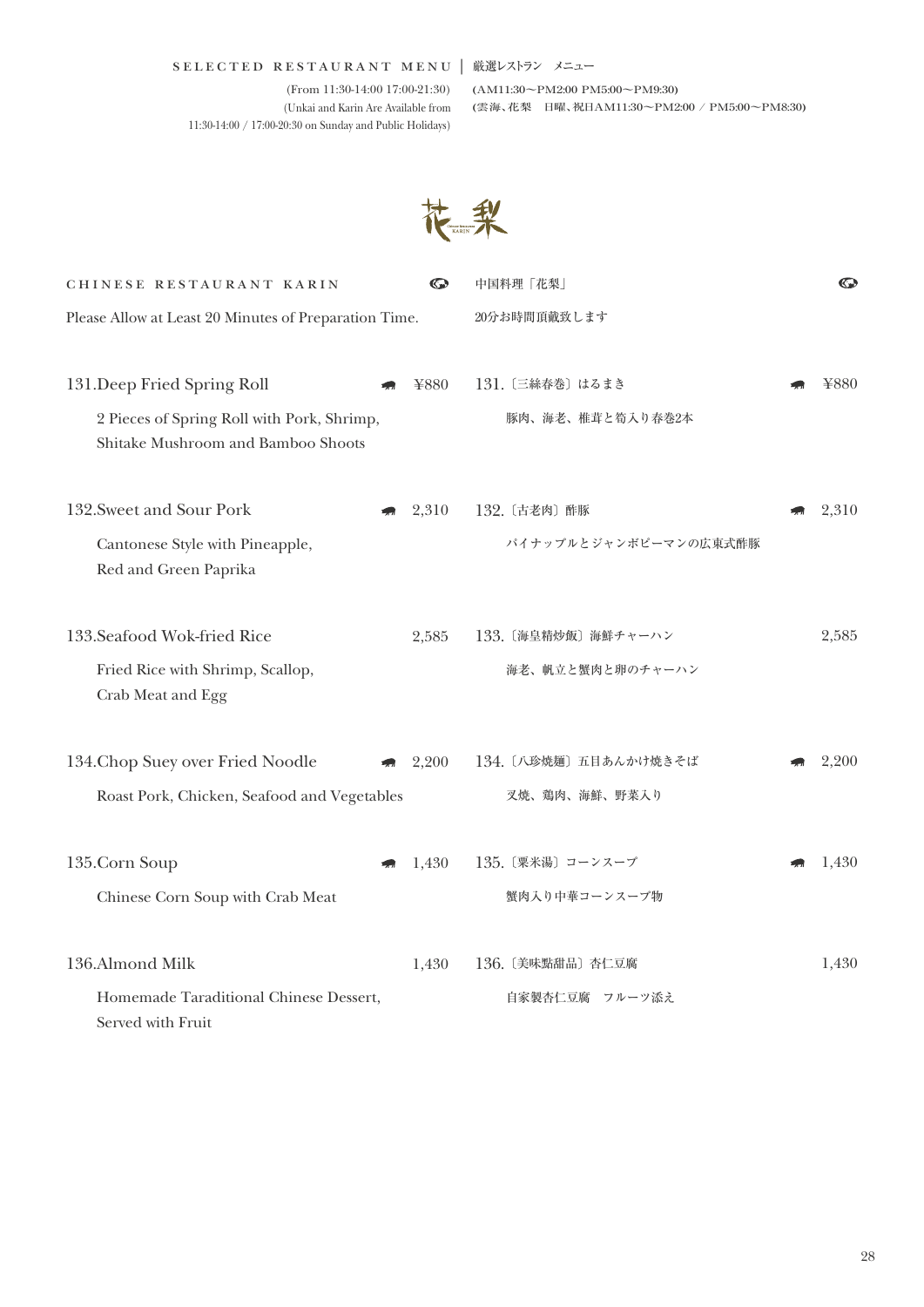

Chop Suey over Fried Noodle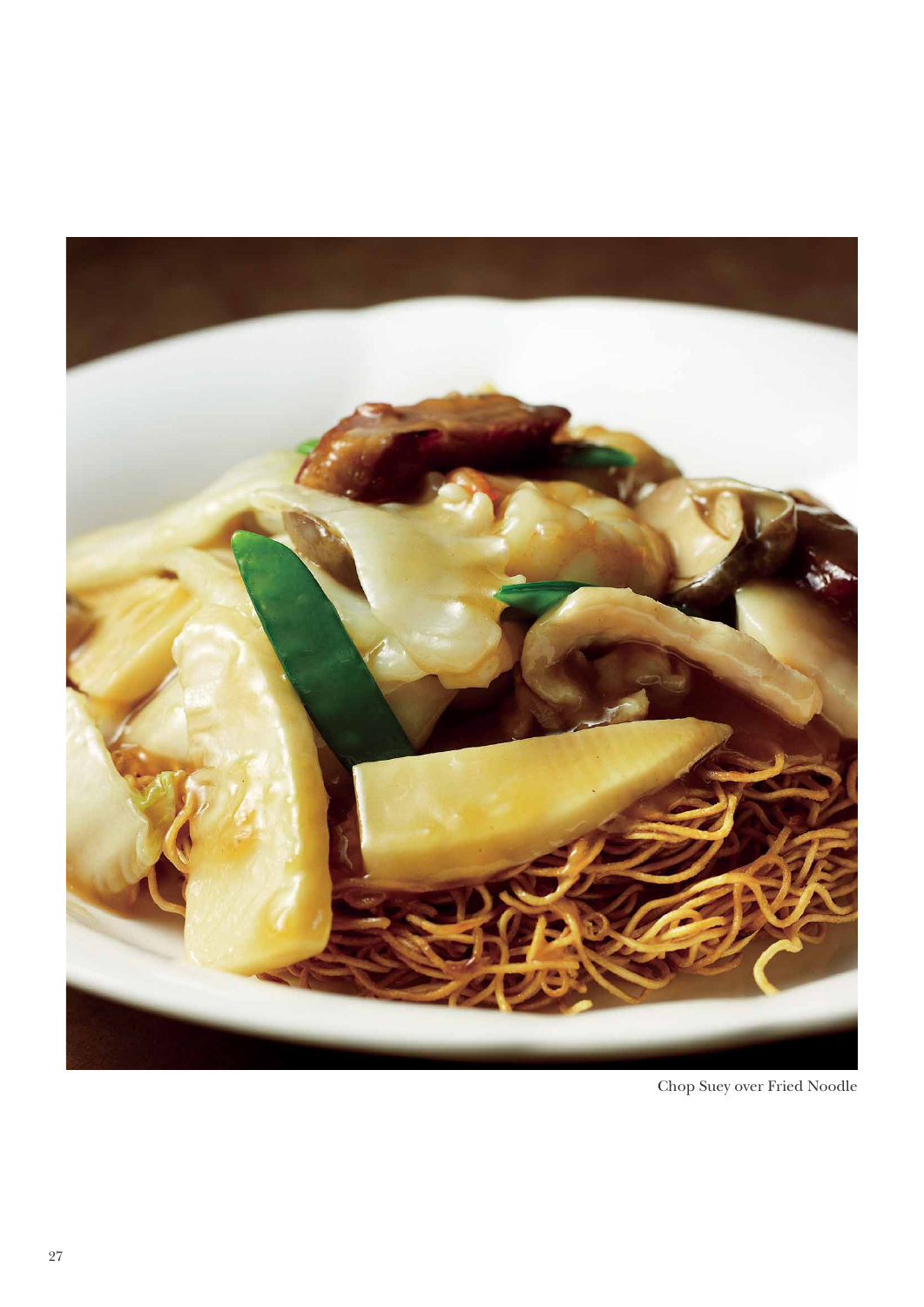## THE<sup>S</sup>STEAKHOUSE

| THE STEAKHOUSE                                                                                                     |        | ザ・ステーキハウス                                                        |        |  |
|--------------------------------------------------------------------------------------------------------------------|--------|------------------------------------------------------------------|--------|--|
| Please Allow at Least 20 Minutes of Preparation Time.                                                              |        | 20分お時間頂戴致します                                                     |        |  |
|                                                                                                                    |        |                                                                  |        |  |
| APPETIZER & SALAD                                                                                                  |        | 前菜 & サラダ                                                         |        |  |
| 137.Lobster Salad                                                                                                  | 43,630 | 137.ロブスターテールサラダ                                                  | 43,630 |  |
| Poached Lobster Tail with Romain Lettuce,<br><b>Cocktail Dressing</b>                                              |        | ロブスターテール、ロメインレタス、カクテルソース添え                                       |        |  |
| 138. Buffalo Burrata                                                                                               | 3,740  | 138.チェリートマトのサラダ                                                  | 3,740  |  |
| Colorful Cherry Tomatoes,<br>Burrata Cheese, Dry Olives                                                            |        | チェリートマト、ブラッターチーズ、オリーブ                                            |        |  |
| STEAKHOSE WAGYU BURGERS &<br>SANDWICH                                                                              |        | ステーキハウス和牛バーガー & US ビーフサンドウィッチ                                    |        |  |
| 139.Steakhouse                                                                                                     | 3,630  | 139.ステーキハウス                                                      | 3,630  |  |
| Beef Patty 150g, House Smoked Bacon,<br>Cheddar Cheese, Lettuce, Tomato, Smoke Mayo,<br><b>French Fries</b>        |        | 150g和牛パテ、スモークベーコン、<br>チェダーチーズ、レタス、トマト、<br>スモークマヨネーズ、フレンチフライ      |        |  |
| 140.Double Trouble                                                                                                 | 6,050  | 140, DOUBLE TROUBLE                                              | 6,050  |  |
| Double Beef Patty 300g, House Smoked Bacon,<br>Double Cheddar Cheese, Lettuce, Tomato,<br>Smoke Mayo, French Fries |        | 300g和牛パテ、スモークベーコン、<br>ダブルチェダーチーズ、レタス、トマト、<br>スモークマヨネーズ、フレンチフライ   |        |  |
| 141.Steak Sandwich                                                                                                 | 4,620  | 141.ステーキハウスサンドウィッチ                                               | 4,620  |  |
| Us Beef, Cheddar Cheese, Pickled Onion,<br>Mushroom, Bell Pepper, Chipotle Mayo,<br>French Fries                   |        | US ビーフ、チェダーチーズ、オニオンピクルス、<br>マッシュルーム、ベルペッパー、チポトレマヨネーズ、<br>フレンチフライ |        |  |